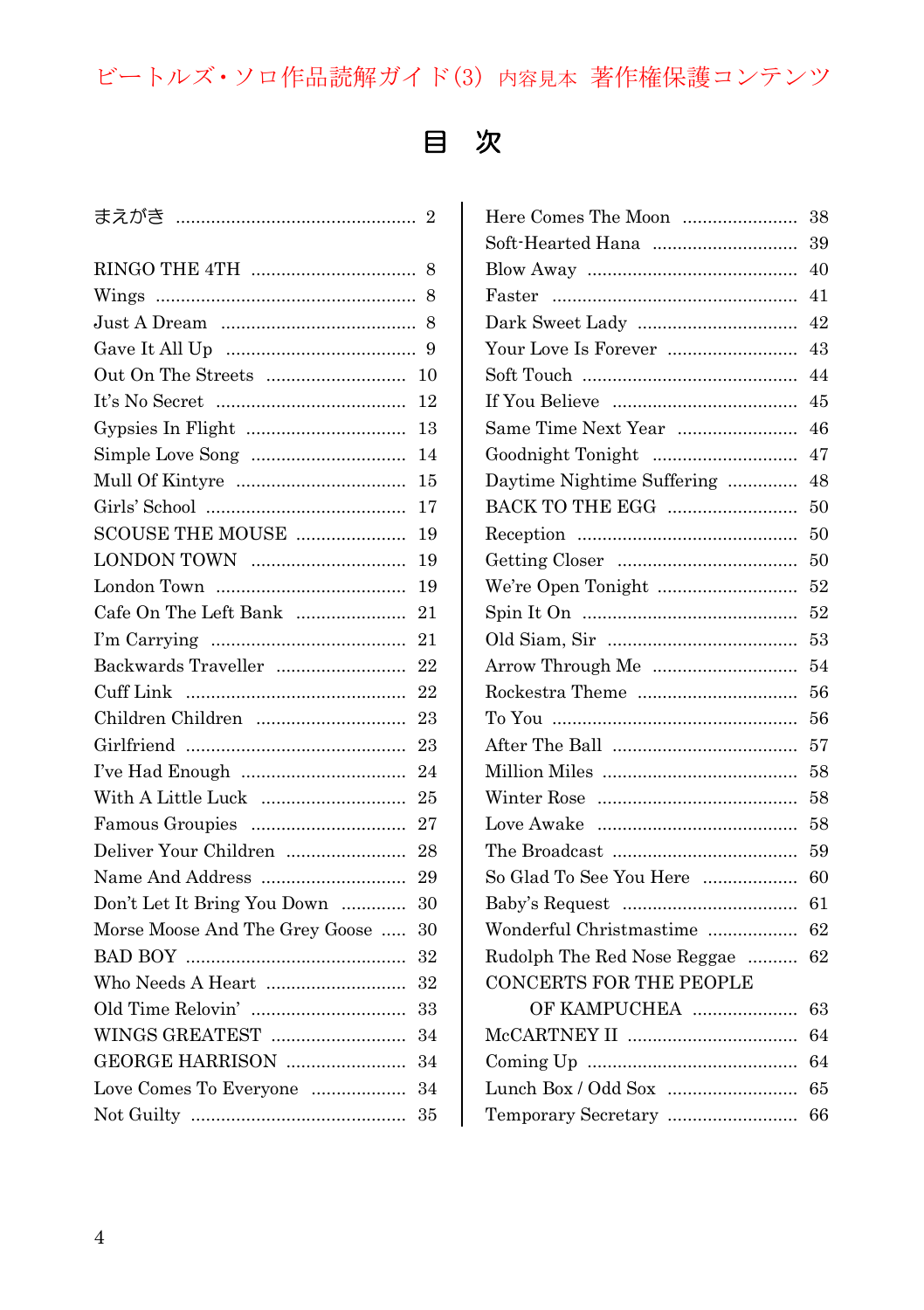## ビートルズ・ソロ作品読解ガイド(3) 内容見本 著作権保護コンテンツ

|                             | 67 |
|-----------------------------|----|
|                             | 68 |
|                             | 69 |
|                             | 69 |
|                             | 70 |
|                             | 70 |
|                             | 71 |
|                             | 72 |
|                             | 72 |
| Check My Machine            | 72 |
|                             | 73 |
|                             | 74 |
|                             | 74 |
| You Know I'll Get You Baby  | 74 |
| All You Horse Riders        | 75 |
|                             | 75 |
| DOUBLE FANTASY              | 76 |
| (Just Like) Starting Over   | 76 |
|                             | 77 |
|                             | 78 |
| Beautiful Boy (Darling Boy) | 79 |
| Watching The Wheels         | 80 |
|                             | 81 |
|                             | 82 |
| Help Me To Help Myself      | 83 |
| SOMEWHERE IN ENGLAND        | 84 |
| All Those Years Ago         | 84 |
| Writing's On The Wall       | 85 |
| Blood From A Clone          | 86 |
| Unconsciousness Rules       | 88 |
|                             | 88 |
|                             | 89 |
| That Which I Have Lost      | 90 |
|                             | 90 |
|                             | 92 |
|                             |    |

|                           | 93      |
|---------------------------|---------|
|                           | 94      |
| Tears Of The World        | 94      |
| STOP AND SMELL THE ROSES  | 97      |
| Private Property          | 97      |
|                           | 98      |
|                           | 98      |
| Stop And Take The Time    |         |
| To Smell The Roses        | 99      |
|                           | 99      |
|                           | 100     |
| You Can't Fight Lightning | 101     |
| Ebony And Ivory           | 101     |
|                           | 102     |
|                           | 103     |
|                           | 103     |
|                           | 104     |
| Somebody Who Cares        | $106\,$ |
| What's That You're Doing? | 107     |
|                           | $108\,$ |
| Ballroom Dancing          | 109     |
| The Pound Is Sinking      | 110     |
|                           | 111     |
|                           | 113     |
| Be What You See (Link)    | 114     |
| Dress Me Up As A Robber   | 114     |
| I'll Give You A Ring      | 115     |
|                           | 116     |
|                           | 117     |
| Wake Up My Love           | 117     |
| That's The Way It Goes    | 118     |
|                           | 119     |
|                           | 120     |
|                           | 121     |
| Unknown Delight           | 122     |
|                           |         |